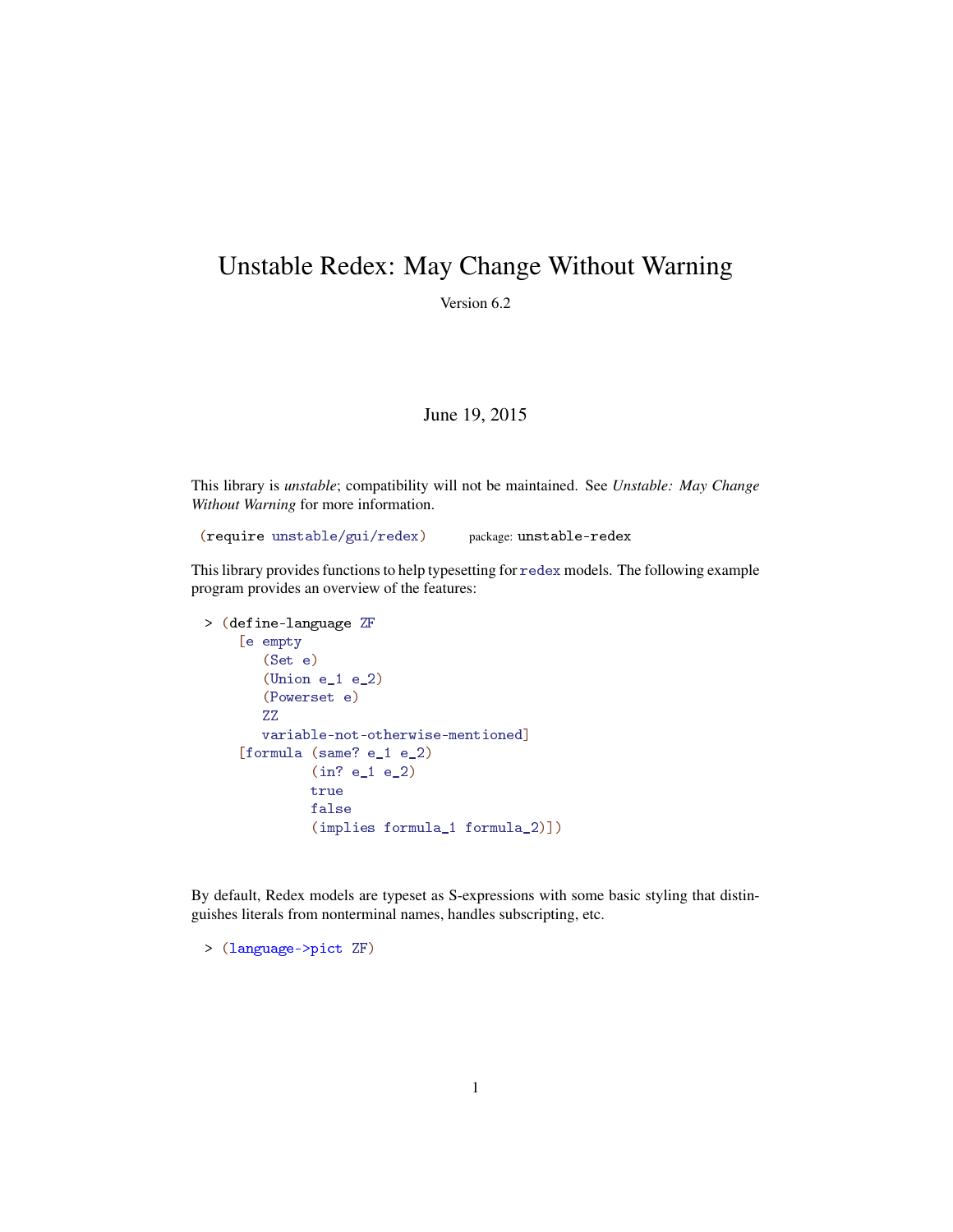```
e :: = empty
             | (Set e)
            \vert (Union e_1 e_2)
             | (Powerset e)
             | ZZ
             | variable-not-otherwise-mentioned
formula ::= (same? e_1 e_2)
            | (in? e_1 e_2)
              | true
             | false
             | (implies formula1 formula2)
> (term->pict ZF (in? x (Set 1 2 3 ...)))
(in? x (Set 1 2 3 ...)
```
This library provides helper functions for creating and using rewriters that transform the S-expression model terms into other notations.

```
> (add-atomic-rewriters!
   'empty "\varnothing"
   'formula "\phi"
   'ZZ (text "Z" '(bold . modern) (default-font-size))
   'variable-not-otherwise-mentioned
       (lambda () (text "x, y, z, ..." (literal-style) (default-
font-size)))
   'true (lambda () (text "true" '(caps . modern) (default-font-
size)))
   'false (lambda () (text "false" '(caps . modern) (default-font-
size))))
> (add-compound-rewriters!
   'same? (binary-rw " = ")
   'in? (binary-rw " \in ")
   'Set (bracket-rw 'curly)
   'Powerset (function-rw "P")
   'Union (binary-rw "U")'implies (binary-rw " \Rightarrow " #:parenthesize-left '(implies)))
> (with-rewriters
    (lambda ()
      (language->pict ZF)))
```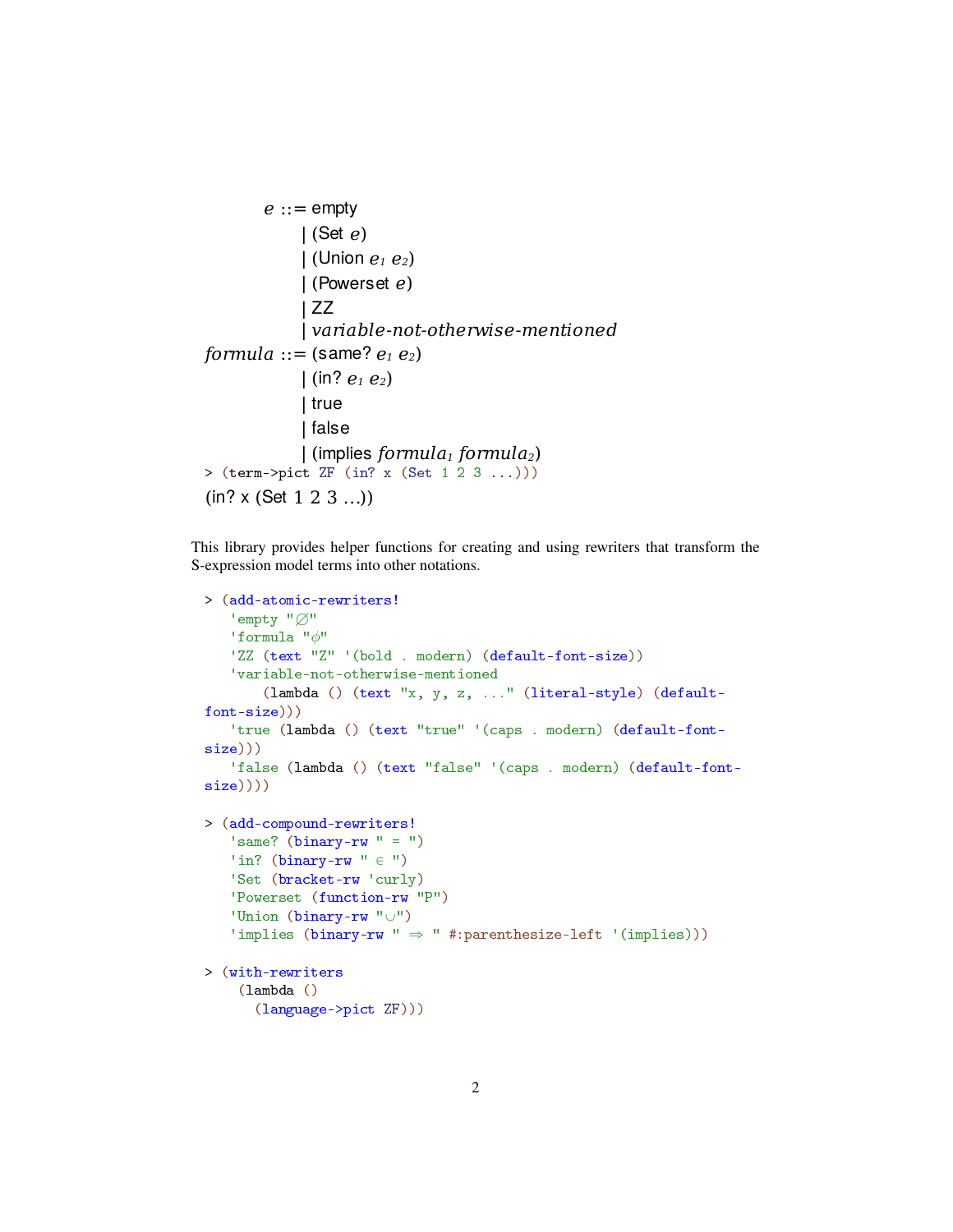```
e ::= ∅
     | {e}
       | e1∪e2
       | P(e)
       | Z
     | x, y, z, ...φ ::= e_1 = e_2 | e1 ∈ e2
       | TRUE
       | FALSE
      \phi_1 \Rightarrow \phi_2> (with-rewriters
     (lambda ()
       (render-term ZF (in? x (Set 1 2 3 ...))))x \in \{1, 2, 3, \ldots\}
```

```
(with-rewriters proc) \rightarrow anyproc : (-> any)
```
Calls proc with the rewriters of current-atomic-rewriters, current-compoundrewriters, and current-unquote-rewriters.

```
(current-atomic-rewriters)
\rightarrow (let ([atomic-rewriter/c
           (or/c string? pict?
                 (-> (or/c string? pict?)))])
      (plistof symbol? atomic-rewriter/c))
(current-atomic-rewrites\; rewriting) \rightarrow void?rewriters : (let ([atomic-rewriter/c
                      (or/c string? pict?
                            (-> (or/c string? pict?)))])
                 (plistof symbol? atomic-rewriter/c))
```
Parameter of atomic rewriters (as in with-atomic-rewriter) used by with-rewriters.

```
(current-compound-rewriters)
\rightarrow (plistof symbol? compound-rewriter/c)
(current-compound-rewriters\hspace{0.1cm}rewriters) \rightarrow void?rewriters : (plistof symbol? compound-rewriter/c)
```
Parameter of compound rewriters (as in with-compound-rewriter) used by withrewriters.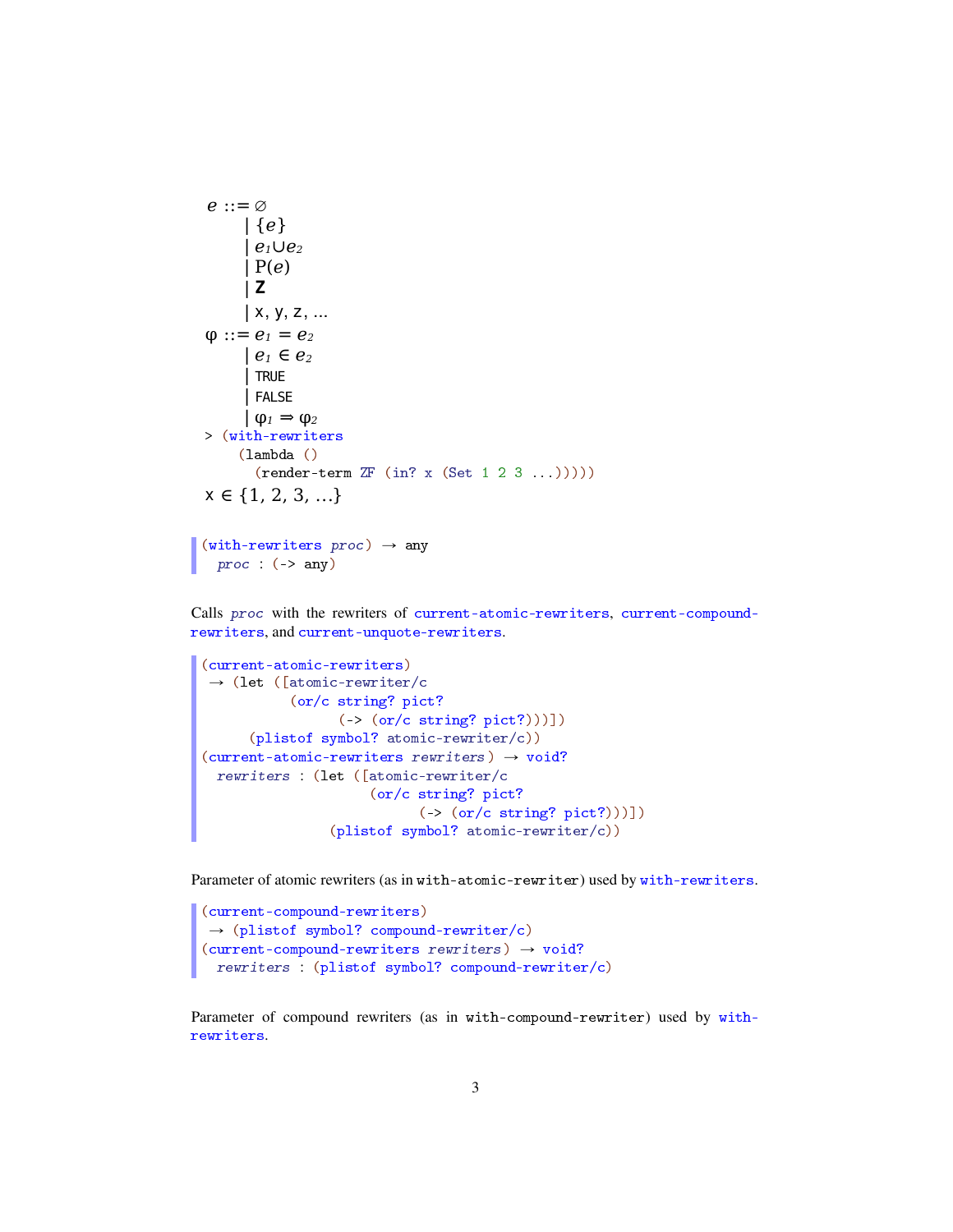```
(current-unquote-rewriters)
\rightarrow (plistof (-> lw? any/c) (-> lw? lw?))
(current-unquote-rewriters\;rewrites) \rightarrow void?
 rewriters : (plistof (-> lw? any/c) (-> lw? lw?)
```
Parameter of unquote rewriters (as in with-unquote-rewriter) used by withrewriters.

```
(add-atomic-rewriters! rewrites) \rightarrow void?rewriters : (let ([atomic-rewriter/c
                        (or/c string? pict?
                                (-> (or/c string? pict?)))])
                  (plistof symbol? atomic-rewriter/c))
(add-compound-rewriters! rewrites) \rightarrow void?rewriters : (plistof symbol? compound-rewriter/c)
(add-unquote-rewriters! rewrites) \rightarrow void?rewriters : (\text{plistof } (\text{-- } 1w? \text{ any}/c) (\text{-- } 1w? \text{ lw?}))
```
Add rewriters to the current-atomic-rewriters, current-compound-rewriters, or current-unquote-rewriters, respectively.

```
(plistof key/c value/c) \rightarrow contract?
  key/c : contract?
  value/c : contract?
```
Contract for even-length lists of alternating  $key/c$  and  $value/c$  values.

## Equivalent to

```
(letrec ([ctc
          (recursive-contract
           (or/c '()
                 (cons/c key/c (cons/c value/c ctc))))])
  ctc)
```
compound-rewriter/c : contract?

Contract for compound rewriters, which take a list of  $1w$  structs and returns a list of  $1ws$ , picts, or strings.

Equivalent to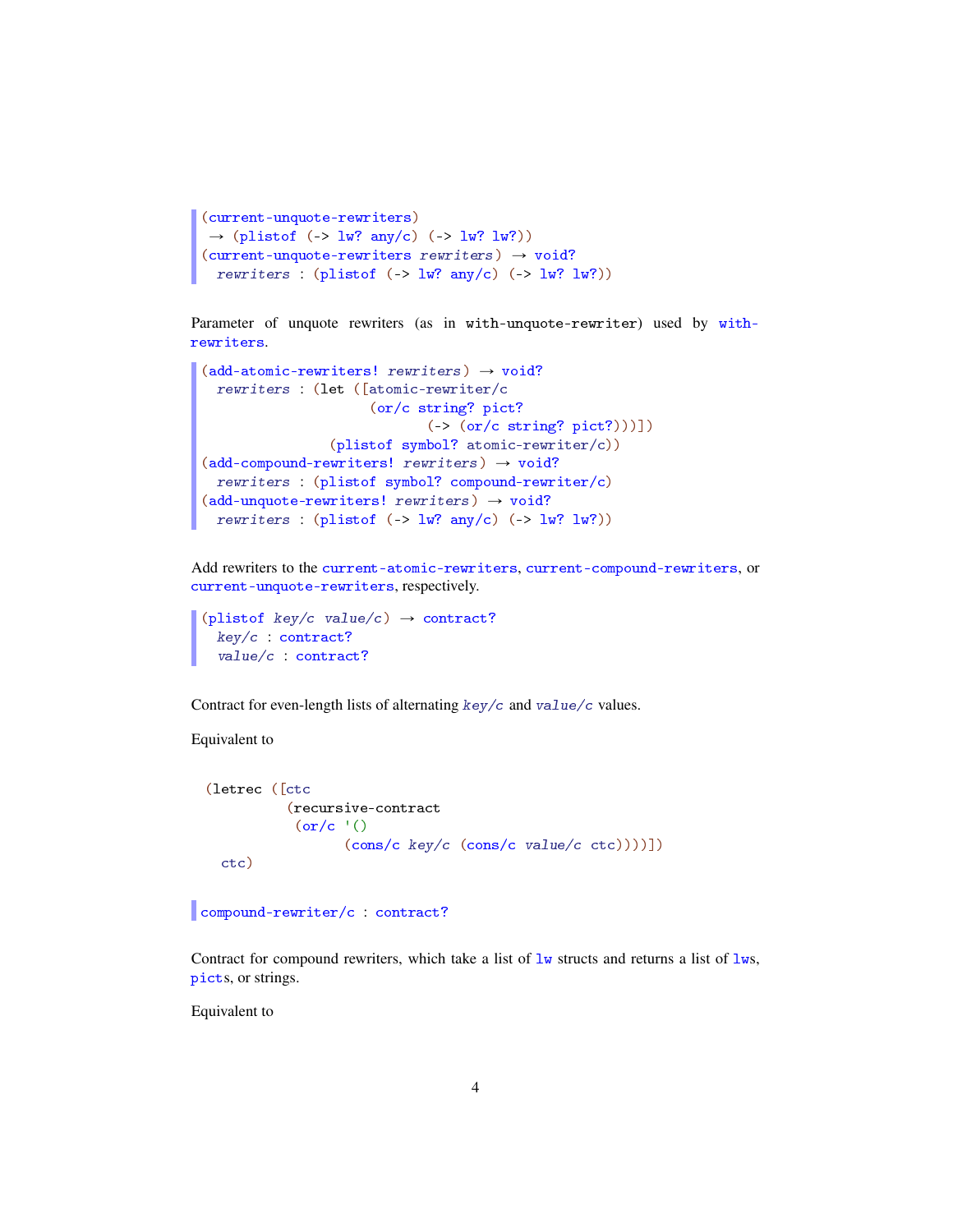```
(\rightarrow (listof lw?)
    (listof (or/c lw? pict? string?)))
(binary-rw operator
           [#:parenthesize-arg parenthesize-arg
           #:parenthesize-left parenthesize-left
           #:parenthesize-right parenthesize-right])
\rightarrow compound-rewriter/c
 operator : (or/c string? pict? (-> (or/c string? pict?)))
 parenthesize-arg : (or/c #t #f (listof symbol?) (-> lw? any/c))
                   = #f
 parenthesize-left : (or/c #t #f (listof symbol?) (-> lw? any/c))
                    = parenthesize-arg
 parenthesize-right : (or/c #t #f (listof symbol?) (-> lw? any/c))
                     = parenthesize-arg
```
Typesets (sym term1 term2) using operator as a binary operator between term1 and term2.

## Examples:

```
> (add-compound-rewriters!
   'plus (binary-rw " + "))
> (with-rewriters
    (lambda ()
      (term->pict ZF (plus 1 2))))
1 + 2
```
Redex terms may become ambiguous when typeset. To avoid ambiguity, use #:parenthesize-arg to direct when arguments should be parenthesized. If parenthesize-arg is  $\#t$ , then arguments are always parenthesized; if it is  $\#f$ , never; if it is a list of symbols, then an argument is parenthesized only if the argument is a term starting with a symbol in the list; if it is a procedure, then the argument is parenthesized if the procedure applied to the argument's  $1w$  struct returns a true value.

```
> (add-compound-rewriters!
   'times (binary-rw " x"))
> (with-rewriters
    (lambda ()
      (term->pict ZF (times (plus 1 2) 3))))
1 + 2 \times 3> (add-compound-rewriters!
   'times (binary-rw " \times " #:parenthesize-arg '(plus)))
```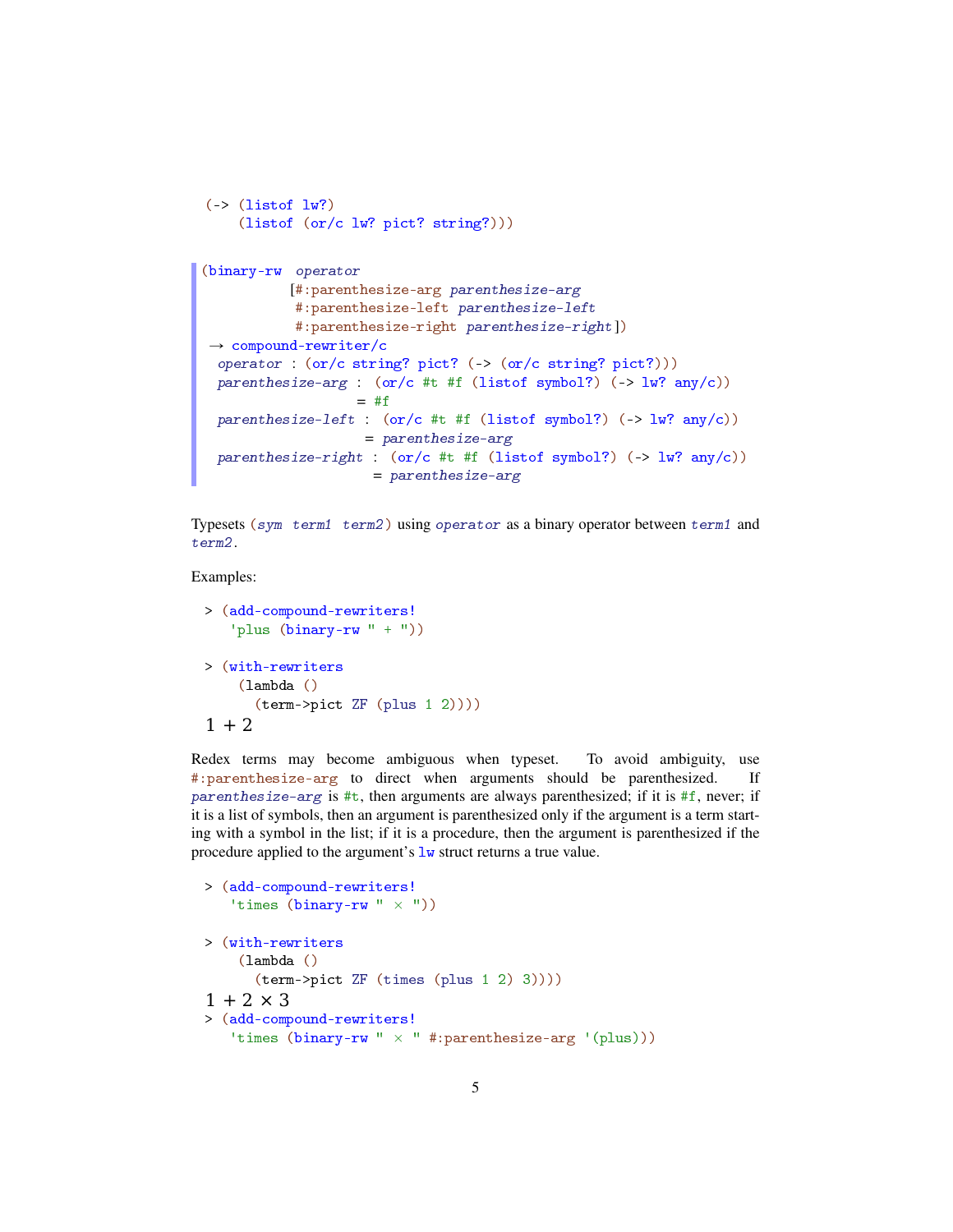```
> (with-rewriters
    (lambda ()
      (term->pict ZF (times (plus 1 2) 3))))
(1 + 2) \times 3
```
The parenthesization rules for left and right arguments can be supplied separately through #:parenthesize-left and #:parenthesize-right, for example to create leftassociated or right-associated operators:

```
> (add-compound-rewriters!
    'arrow (binary-rw " \rightarrow " #:parenthesize-left '(arrow)))
> (with-rewriters
     (lambda ()
       (term->pict ZF (arrow (arrow A B) (arrow C D)))))
(A \rightarrow B) \rightarrow C \rightarrow D(prefix-rw prefix
            [#:parenthesize-arg parenthesize-arg])
\rightarrow compound-rewriter/c
 prefix : (or/c string? pict? (-> (or/c string? pict?)))
 parenthesize-arg : (or/c #f #t (listof symbol?) (-> lw? any/c))
                     = #f
```
Typesets (sym term) by placing prefix before term.

Examples:

```
> (add-compound-rewriters!
    'not (prefix-rw " -")> (with-rewriters
    (lambda ()
      (term->pict ZF (not (in? x empty)))))
\neg x \in \varnothing(postfix-rw postfix
            [#:parenthesize-arg parenthesize-arg])
 \rightarrow compound-rewriter/c
 postfix : (or/c string? pict? (-> (or/c string? pict?)))
 parenthesize-arg : (or/c #f #t (listof symbol?) (-> lw? any/c))
                    = #f
```
Typesets (sym term) by placing postfix after term.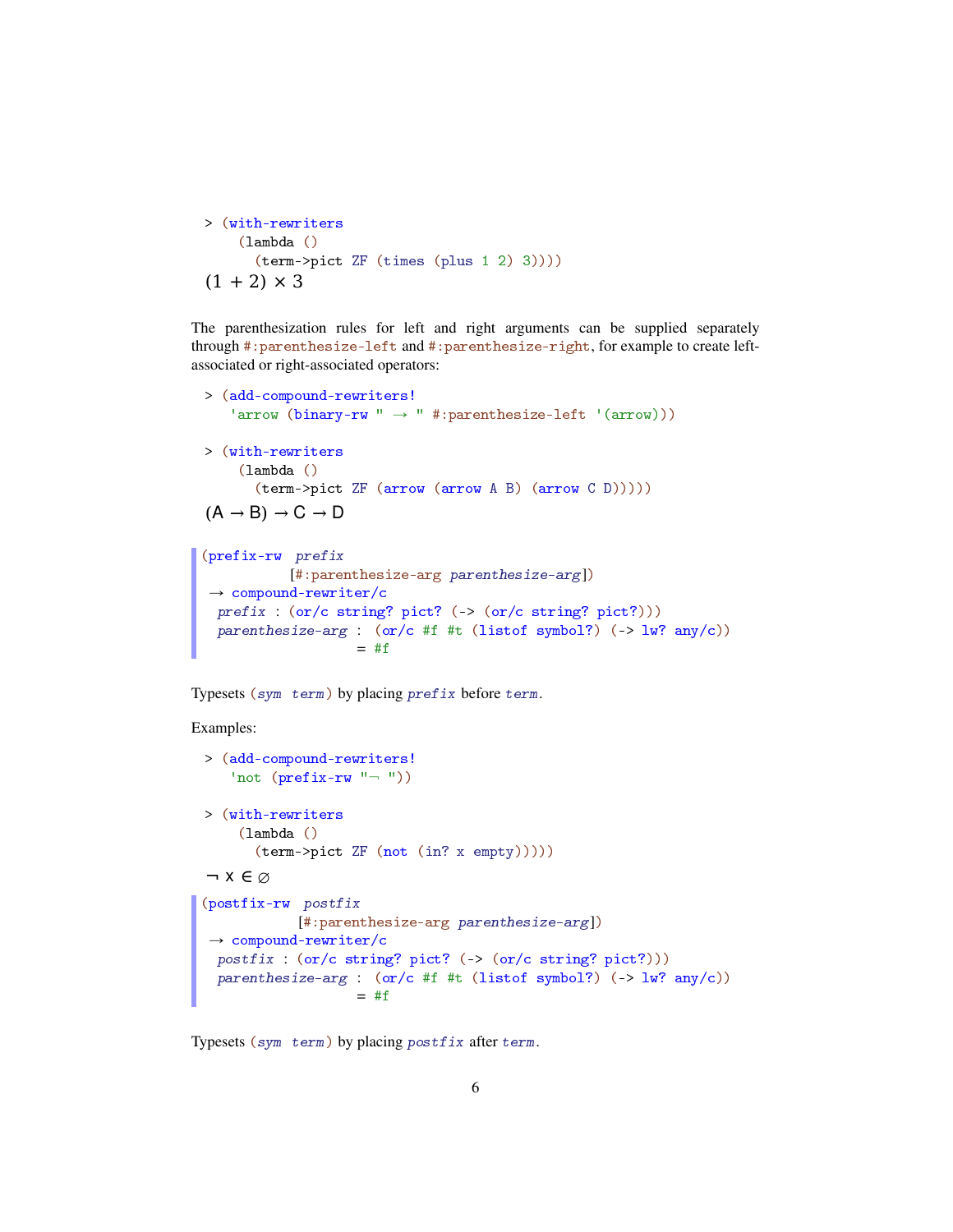Examples:

```
> (add-compound-rewriters!
    'nonempty (postfix-rw " is nonempty"))
> (with-rewriters
     (lambda ()
       (term->pict ZF (nonempty (Set x)))))
{x} is nonempty
(function-rw function) \rightarrow compound-rewriter/c
  function : (or/c \text{ string? pict? } (-) (or/c \text{ string? pict?})))
```
Typesets (sym term ...) by placing function before the parenthesized, commaseparated list of terms.

Examples:

```
> (add-compound-rewriters!
     'f (function-rw "f")
     'max (function-rw (text "max" '(bold . modern) (default-font-
 size))))
 > (with-rewriters
      (lambda ()
        (\text{term-|} 2 f \left( \max 1 2 (f 3)) \right))max(1, 2, f(3))
\vert (only-first-rw) \rightarrow compound-rewriter/c
```
Typesets (sym term1 term2 ...) as term1. Useful for hiding parameters that are necessary for defining the semantics but can be glossed over in its explanation, such as state parameters used for generating unique names.

Examples:

```
> (add-compound-rewriters!
   'First (only-first-rw))
> (with-rewriters
    (lambda ()
      (term->pict ZF [First (in? x y) counter])))
x ∈ y
```

```
\vert (splice-rw) \rightarrow compound-rewriter/c
```